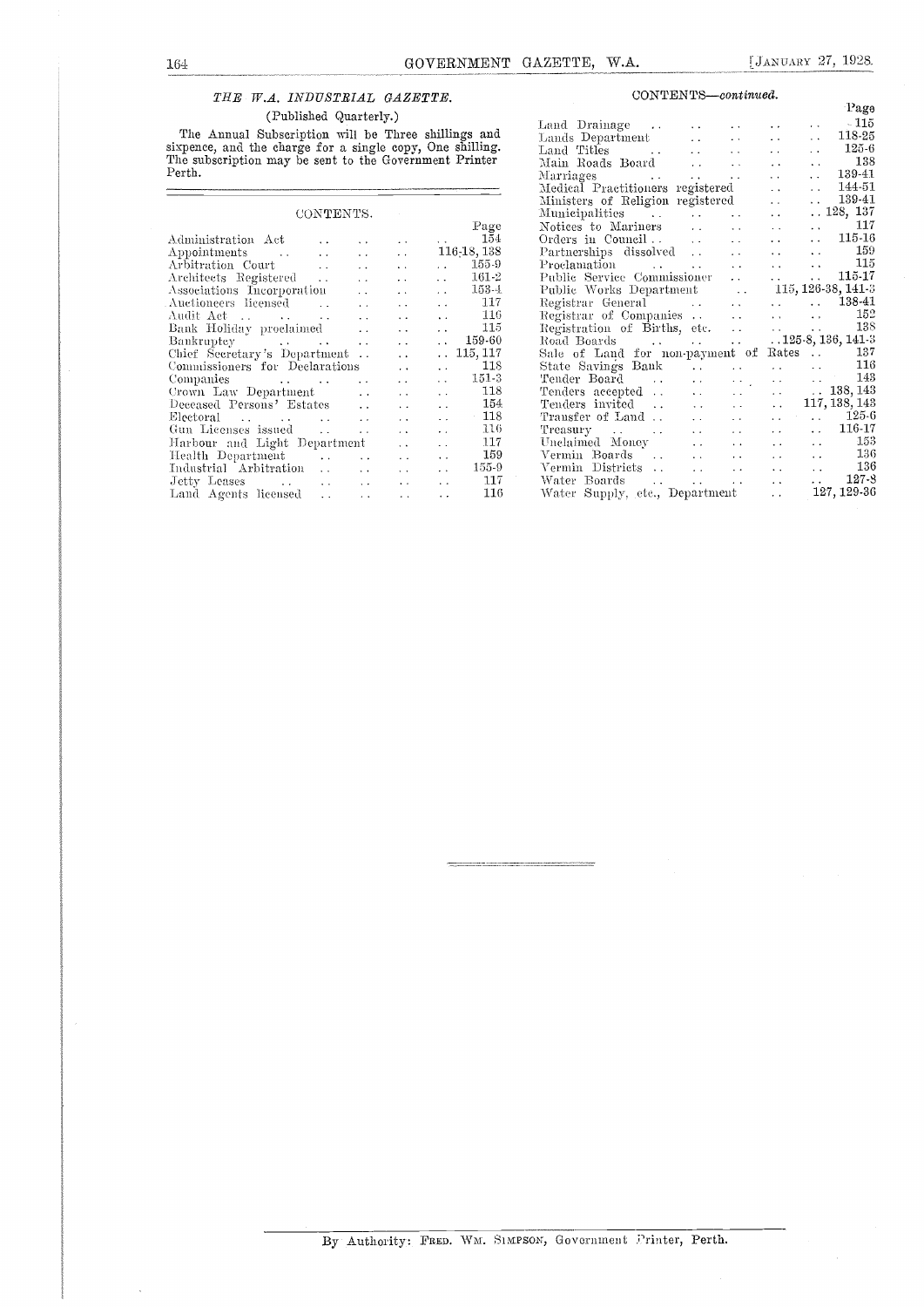

# Government Gazette

## PERTH, FRIDAY, 27 JANUARY 1928 No. 4

© STATE OF WESTERN AUSTRALIA

### **CONTENTS**

Administration Act Appointments Arbitration Court Architects registered Associations Incorporation Auctioneers licensed Audit Act Bank Holidays proclaimed Bankruptcy Chief Secretary's Department Commissioners for Declarations Companies Crown Law Department Deceased Person's Estates Electoral Gun Licenses issued Harbour and Light Department Health Department Industrial Arbitration Jetty Leases Land Agents licensed Land Drainage Lands Department Land Titles Main Roads Board Marriages Medical Practitioners registered Ministers of Religion registered Municipalities Notices to Mariners Orders in Council Partnerships dissolved Proclamations Public Service Commissioner Public Works Department Registrar General Registrar of Companies Registration of Births, etc. Road Boards Sale of Land for non-payment of Rates State Savings Bank